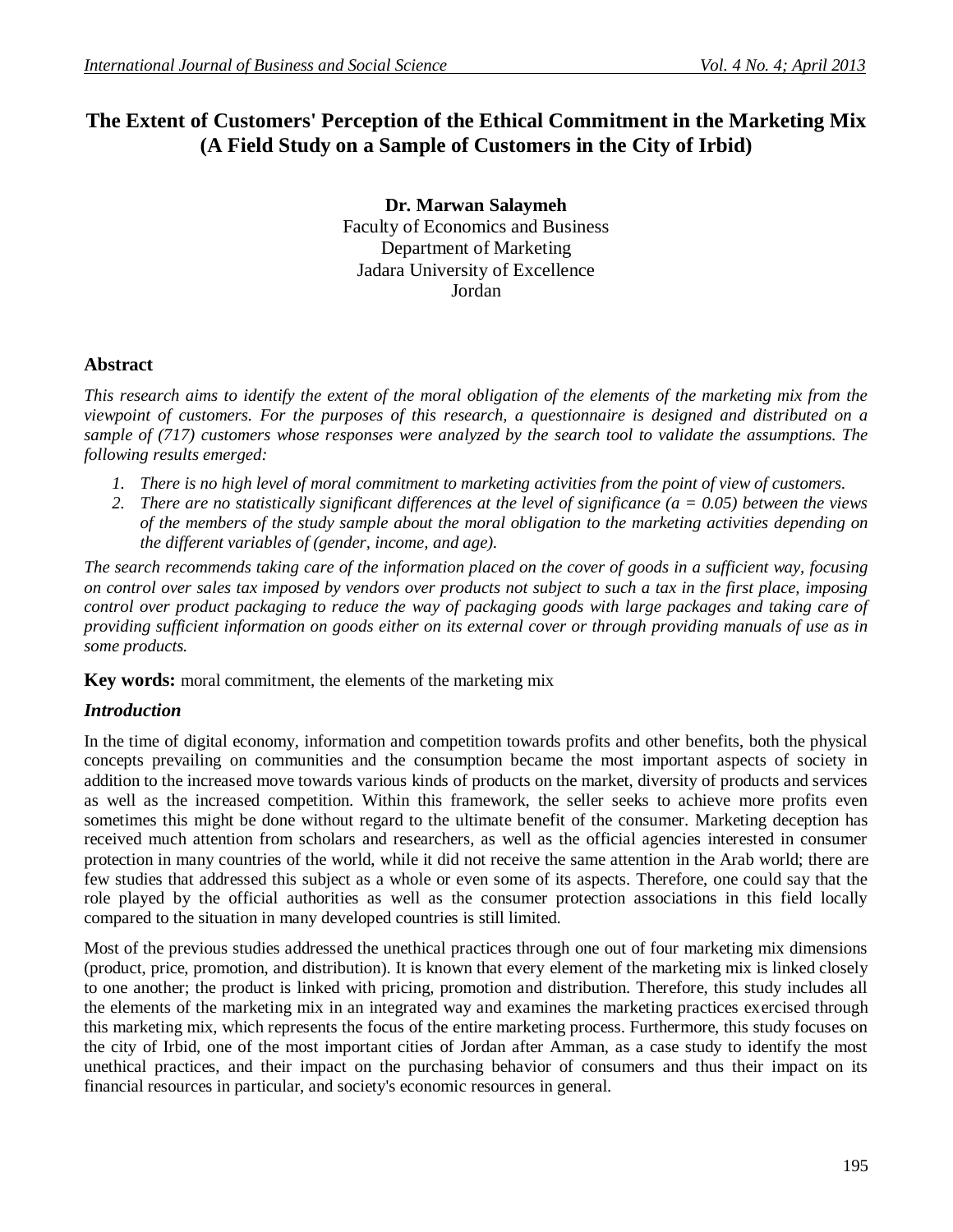#### **The research problem**

The technological developments and their consequences such as an increase and diversity in the number of products and services make the selection process for the consumer difficult which lead to his deception in marketing in various ways; the marketer might use marketing deception changing trademarks or information contained on the cover such as weight, nutritional value and expiry date, etc. or may manipulate in the promotion methods in order to achieve high profits and sales without much concern for the interests of the consumer, who is considered the target of the marketing process. Both the consumer and the product are the pillars of the marketing process; without the consumer, there is neither marketing nor selling and without a product and a marketer, there are no products or services; so, the relationship is complementary that no one can do without the other. Accordingly, if the marketer exploits this relationship in his favor, the consumer would then become a victim of the marketing deception, which takes various forms such as selling products that the seller wants to market or get rid of by the prices he imposes. Such a behavior might lead to achieving high profits and increased sales for the marketer in some cases but only in the short term. When the consumer discovers that he had been tricked or exploited by the marketer, which could lead to changing his purchasing decision in the future or perhaps searching for a suitable replacement, this might lead to a financial loss for the marketer and the loss of his competitive position in the market over the long term, as well as a waste of the economic resources of the community and the loss of trust between the consumer and the marketer.

Therefore, the problem of the study is to explore and assess the trends of the Jordanian customer towards realizing the extent of the ethical commitment of the elements of the marketing mix by the marketer in terms of transparency, sincerity of the media message, and the adequacy and accuracy of the information on the product taking into account the cumulative effects customers' deception might impose on his behavior and purchasing decision.

#### **Hypotheses of the study**

*The first hypothesis: there is a high level of ethical commitment for the marketing activities from the viewpoint of customers:*

*The second hypothesis: there are statistically significant differences at (0.05≥a) between the viewpoints of the study sample in the ethical commitment for the marketing activities according to the different demographic variables (sex, income, age, and study level).*

#### **The research importance**

Followers of the marketing activities notice the importance occupied by the consumer in the marketing process; he is the reason for the establishment of companies and the reason for the development of markets and businesses. Therefore, if the consumer faces unethical marketing practices, this may lead to his waste of resources, thus wasting the economic wealth of the nation; the commitment with the ethics of public careers would lead to the development of employees and reflect the attention paid by the employee to comply with the elements of ethics such as transparency and integrity due to the fact that the lack of commitment would directly affect the reputation of the institution, as well as the community's confidence in the product. So, the importance of the study lies in identifying the unethical marketing practices subjected to the customer and the extent of his acceptance to them.

The current study contributes to increasing the consumer awareness of deceptive practices in different marketing areas, which helps to increase his ability to detect deception, and thus avoid it, and improve his ability to make sound purchasing decisions.

Academically, the current study enriches the knowledge of the consumer with the fields of the lack of ethical marketing commitment in the Arab environment in particular since this study is considered an attempt to raise the attention of researchers in the Arab world and the consumer protection associations with the issue of marketing deception to encourage further studies and researches on the subject, thus contributing to the improvement of the level of protection for the consumer from potential marketing deception.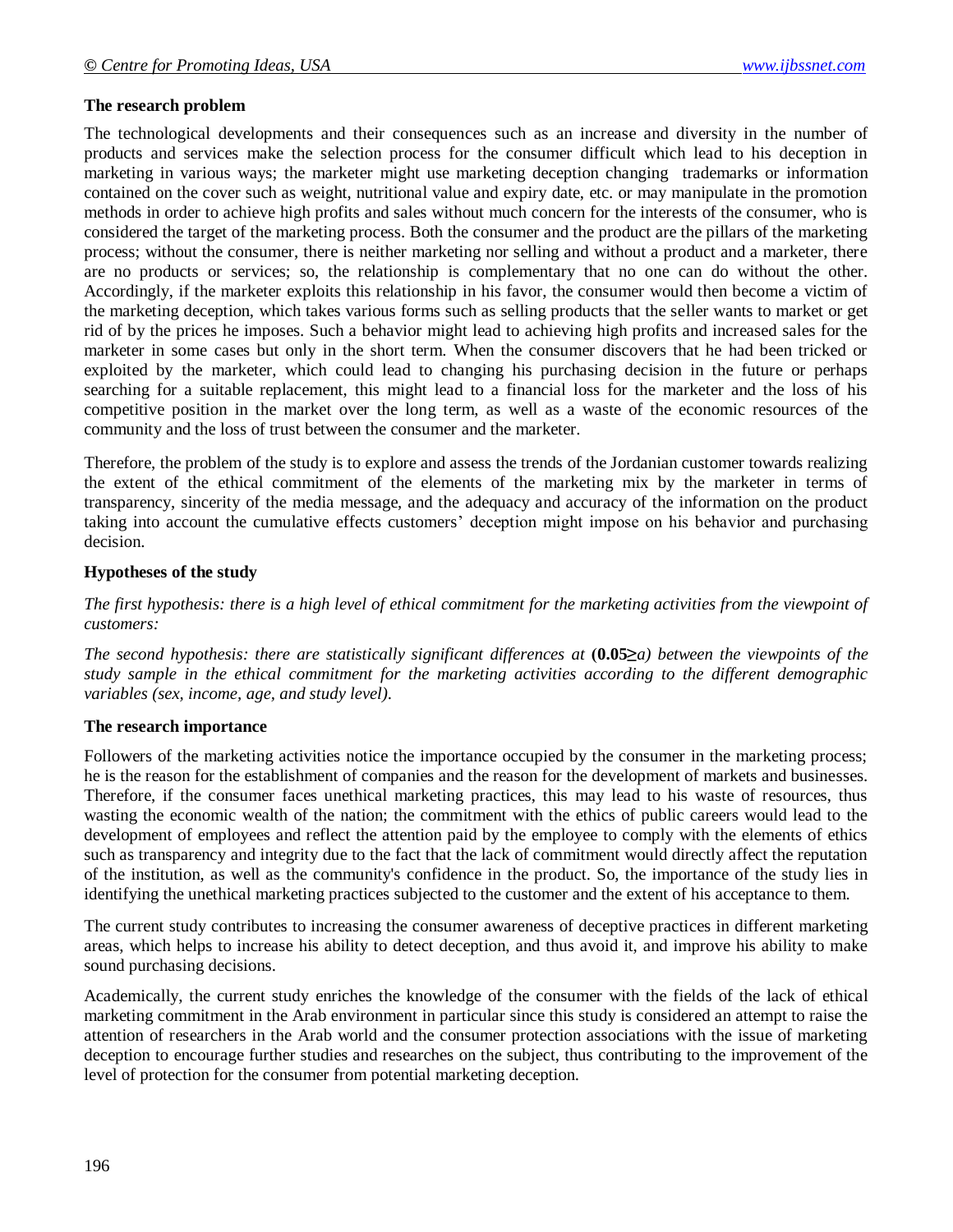### **Operational definitions**

**Work ethics**: a set of values upon which the members of the community rely on to distinguish between what is good and what is bad and what is right and what is wrong; it focuses on behavior and ethics and provides evidence for both the ethical and unethical activities in addition to what is considered socially acceptable or unacceptable (Najim, 2000, p 18).

**Marketing Deception**: a marketing exercise by which a false impression is formed for the consumer regarding the product and the elements of the marketing mix which may lead to deciding a false decision for the consumer hurting him in one way or another. Some marketers resort to deception to influence the consumer to make incorrect purchasing decisions leading to positive consequences for those marketers that are represented in an increase of sales and profits (Abu Jum9aa, 2002, p 2).

### **Theoretical framework**

Ethics are considered an important and essential pillar in the community exceeding, through its concept and role in community building, the role of the director from the personal level to the social level. In the past and until the present day, we find that all the monotheistic religions urged the nobility of character between people and the fact that the ethical dimension is the cornerstone of the human being; Islam was keen to give ethics a large and important role in building correct relationships (Al-Hakim, 1999, p 14).

The concept of ethics in the business world carries many meanings and implications about the rules of human behavior in terms of error; specialists and researchers may differ in defining ethics in terms of form and style, but they agree in the content and essence of ethicality (Al-Hakim, 1999, p 15).

kalar defines work ethics as: ethical issues about what is and what is not in achieving various kinds of jobs and about whether a certain behavior is right or wrong. (George kalar, 1993, 27).

Djaluuc (1999) defines ethics as a normative science of the behavior of human beings represented in the behavior people judge with right or wrong, and which people get used to in their lives.

Both Thomas and Michael indicate that most people may exhibit a high degree of ethical behavior at work, but in the personal life, they are not so; the institution which allows its employees to behave unethically, would not last long in the market. (Thomas, Michael, 2002, 35)

Usually, ethics are regarded as a psychological and spiritual state reflecting on the individual's behavior, but they are not limited to this dimension and have a great role in changing human behavior.

### **Work ethics**

#### **Sources of work ethics in the administration**

**1** - **Religious Source**: religions command humans with piety, obedience to God, good treatment, integrity in dealings between the official and the members of the community, and treating everyone well because they are standing before the law of God, and thus they have to obey His orders. This reflects on the ethics of any employee in his field of work, dedication and integrity with the members of his community (Ghosheh, 1996, p.46).

**2** - **social environment**: The social environment in which humans live and move between their peoples and sectors of society which mixes with each other in addition to the habits, customs and values. It is considered one of the most important sources of ethics that affect the administration and the level of interaction between employees and customers on the one hand and staff and managers on the other (Ghosheh, 1996, p 48).

**3 - civil service legislation**: The rules, regulations and laws issued by the departments of the civil service and the labor offices in the countries of the world are an important source of ethics in any career through ethics and laws that define the work and behavior of the employee and urge him to stick to ethics, work on developing work and provide a great service to customers. (Al-Othaimeen, 1993, p 60).

### **Social responsibility and work ethics**

There is a similarity between work ethics and the social responsibility that the social responsibility is considered one of the aspects of work ethics. (Kirrane, 1990, 53).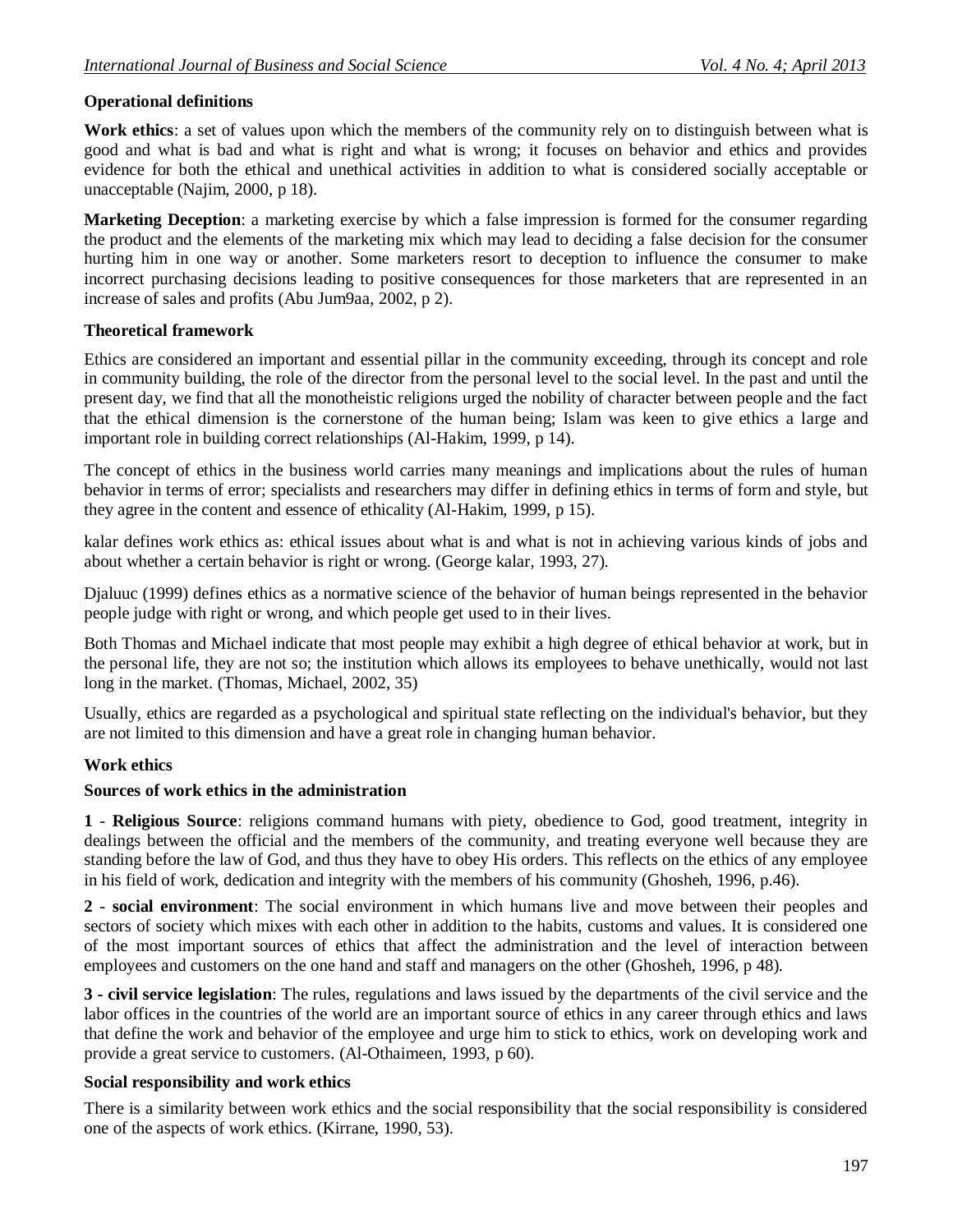The ethics are related to the internal values which is part of the cultural environment of the organization and is also related to the forms of the decisions regarding social responsibility such as the external environment where ethics affect the behavior of individuals, groups, and organizations either in a positive or negative way (Daft, 2003, P: 139).

#### **The impact of the external environment on the work ethics**

**1 - the social environment**: the social environment can be defined as: "the environment that combines home, neighborhood, workplace and society where the individual lives in addition to traditions, customs, beliefs and economic, social and political conditions, which contribute significantly to the formation of an individual's behavior and trends, where such trends and behavioral practices grow and develop with the development stages of growth experienced by the individual.

**2** – **the economic environment**: the economic conditions in the community where the employee lives with richness, poverty and high standard of living compared to the level of salaries play a major role in the formation of work ethics function in terms of principles, attitudes and behavior. In addition, they lead to the emergence of multiple economic layers within the same society which leads to the fact that each group is linked with a set of principles and trends about the other group and the type of behavior that must be taken to change each layer.

**3 – the political environment**: There is no doubt that the political environment in which the public employee lives plays an important role in forming his attitudes and patterns of behavior that the pattern of his behavior either ethically or unethically affects, without a doubt, the nature and characteristics of the prevailing political environment and the effectiveness of control on the patterns of the administrative behavior for the public employee stimulating the ethical managerial behavior and punishing the unethical administrative behavior (Yagi, 1995, p 166).

#### **Marketing deception and elements of the marketing mix**

#### **A) in the field of the product**

1. The use of trademarks similar to the original ones which leads to the confusion of the consumer, for example, the emergence of Oshiba which is close to Toshiba.

2. not writing the information used in labeling both inside and outside the product package; many food packages do not contain information about the nutritional value on the package.

3. Enlarging the size of the package in an exaggerated manner giving the impression to the consumer that the content of the package is large, which is not the case?

#### **B) in the field of the price**

1. Exploiting the belief prevailing among some consumers that the largest package is more abundant than the small-sized package in terms of the package price.

2. Setting high prices for some products to signify they are of high quality, where it is known that the quality is associated with the price.

3. the consumer suffers a lot from the high prices on products.

#### **C) in the field of promotion:**

1. the advertising and promotional campaigns contain things difficult to be achieved by the consumer.

- 2. The advertisement contains insufficient information about the product being promoted.
- 3. Some ads are credible in some part, while they are not in the other part.

4. hiding important information about the product for the consumer.

### **D) in the field of distribution:**

1. Some retail stores sell free samples which are in fact the right of the consumer.

2. Putting the price on a product without stating the unit weight to which the price is applied such as fruits and vegetables.

3. Lack of information on some of the products with respect to the production sources, such as fruits and vegetables (Abu Jum9aa, 2002, p 6 - 11).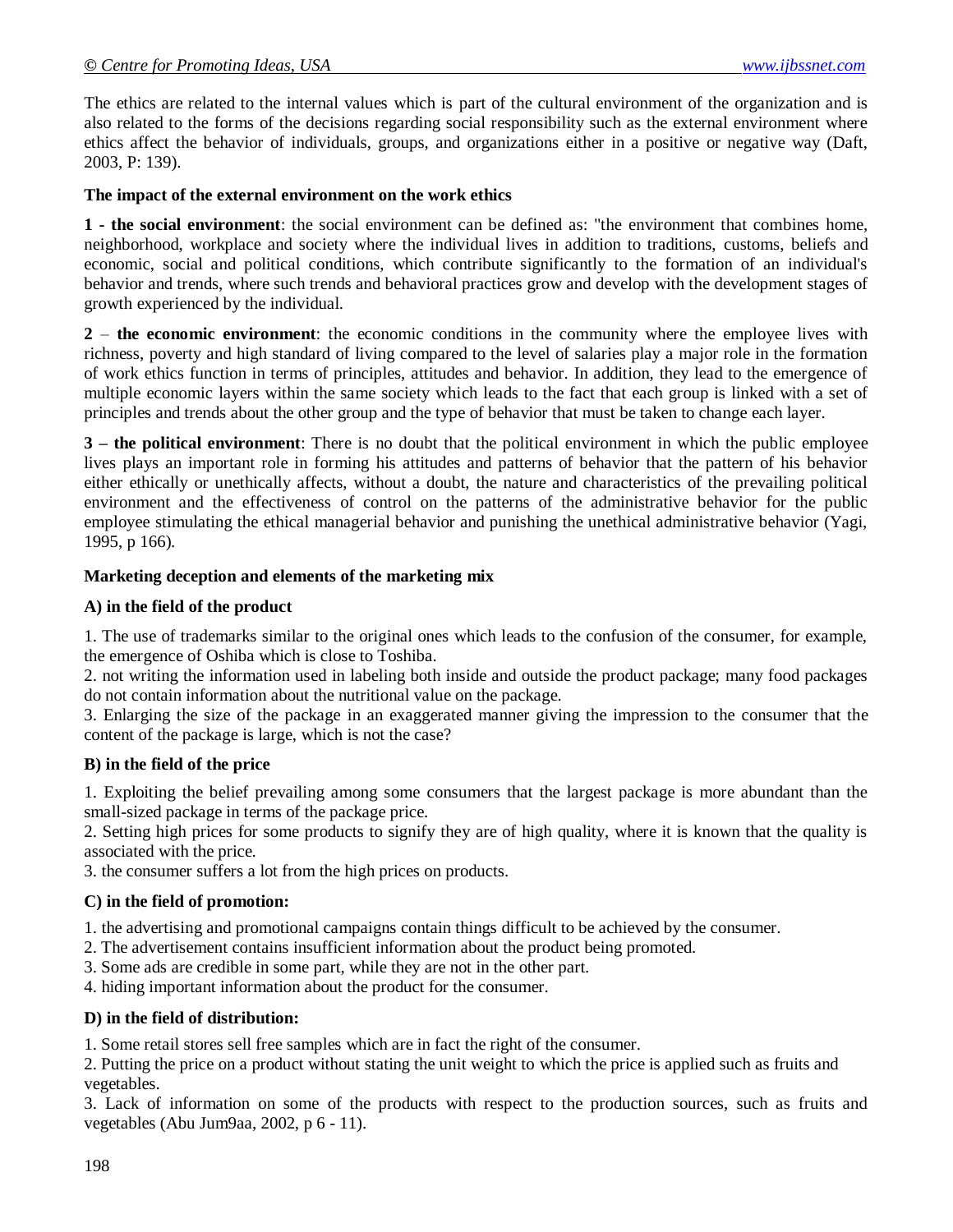### **Factors affecting the ethical decisions in marketing:**

**1**. **Individual factors**: people judge the ethical issues in their daily lives depending on their values and principles in the knowledge of right and wrong, which they learn through (community, family, religion, and education etc.); therefore, marketers' decision making is influenced by such values and principles. (Peggyau, Ferrell, 1989, P: 45) **2. Social factors**: people can identify the ethical issues related to marketing through their work in groups or everyday conversations in the workplace or during home visits; raising one of the ethical issues making it familiar and common would affect both marketers and decision-makers. (Joseph Wiess, 1994, p: 77).

**3. Providing opportunities**: It means the conditions that limit the obstacles; the marketer who finds the opportunity to do an unethical behavior achieving a huge profit without being questioned would do it again and again; therefore, the salesman who is praised for his sales done by deception will continue in doing such unethical practices.( Ferrell, Freadriek, 1999, p: 51).

### **• Previous studies**

After reviewing the references and the related studies, a group of previous studies was found, here is a glimpse on each:

Awad (2002) conducted a study aimed to present the consumer with the false marketing practices by the sellers in the city of Jeddah / Saudi Arabia to show the deceptive marketing practices exercised by sellers trying to entice consumers to buy products in various ways through phone calls or home visits. Regarding data collection, the study relied on a personal interview from a sample of brands owners. The study found that the marketing and the brand name exchange roles, and that the consumer may pay a 50% increase on the price for the brand name, and he looks for first the price, the quality then the brand name in the case of purchasing a fundamental product; however, regarding the luxurious product, the customer looks for first the brand name followed by the price then the quality.

Al-Smadi (2002) conducted a study that aimed to identify the consumer trends in the city of Zarqa about the ethics of televised commercial advertisement in terms of the integrity of the information contained therein and its compatibility with the culture of the community. The study found that most respondents believe that televised commercial advertising does not meet the aspirations in terms of integrity and credibility and that it is not consistent with the culture of the community; In addition, the commercial advertisement needs to be reconsidered by specialists and agencies. The study recommended the need to conduct research to understand the culture of the Jordanian society and take it into consideration when designing the advertisement.

(Priest, Andrew, 2002) conducted a study that aimed at knowing to what extent the unethical behavior is practiced in the institutions of marketers in Australia. It relied on a field survey of a sample of institutions. The field research focused on the levels of deception and corruption in the institutions, and asking respondents to provide information on the marketing deception catalog they suffered from. The study showed that there is a growing awareness among institutions to focus on the ethical aspects and it found out that out of 10 institutions, there are 4 that use marketing deception and that 41% of Australians practice marketing deception at work. Also, the study found that the institutions' lack of responsibility towards community was 22.1%, the weak ethical culture of such institutions was 18.3%, and the weak ethical culture of the members of the community was 12.9%.

Al-nafuri (2001) conducted a study which aimed to clarify the concept and methods of planning advertising campaigns and the factors affecting them, as well as identify the reactions of consumers and their acceptance of the idea of advertising campaigns in the city of Damascus / Syria. The study relied on the theoretical method and the questionnaire to collect data; the researcher selected a sample consisting of the producing and marketing companies as well as the consumers, who are recipients of the advertising message. The study found that most of these companies are not interested in conducting researches for the advertisement or in identifying their objectives, and that television is the most important means of advertising media. All of the respondents believe the information provided by the advertisers for the product is dishonest and they do not trust it.

Albert, J.Bitta & Others, 1999) conducted a study aiming to identify the extent of the impact of each of (family, culture, social level, age, and trends) on the consumer behavior. The researchers discussed some studies regarding the extent of the impact of commercial advertising on women and children. The study relied on the survey method by using a judgmental sample.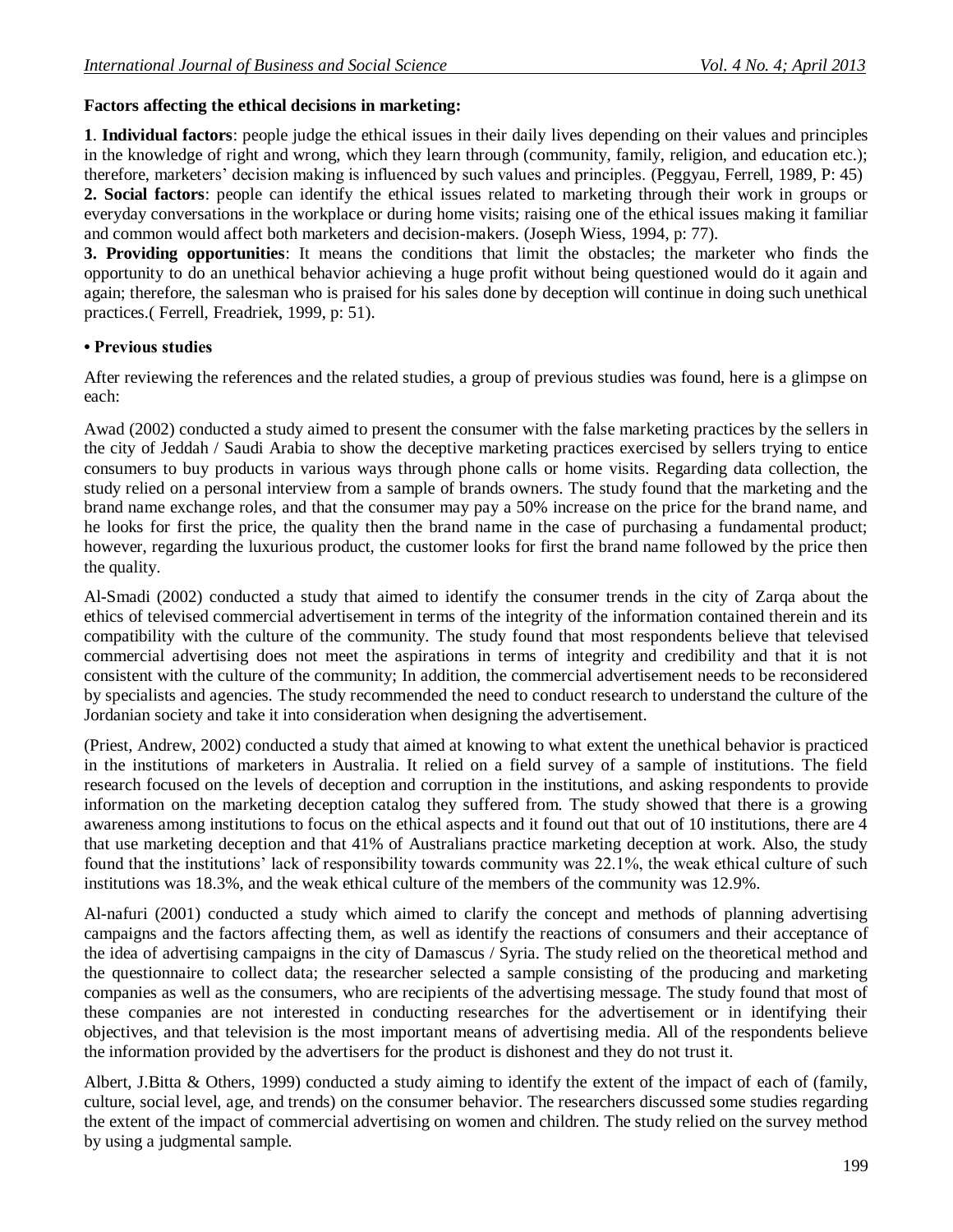The study found that children in the age of seven remember commercials and learn skills from them such as cuisine and games; also, the advertising affects women more than men and that it overstates highlighting the benefits related to women so as to buy the advertised products even if they do not need them.

#### **Previous studies**

After reviewing the references and the related studies, a group of previous studies was found, here is a glimpse on each:

Awad (2002) conducted a study aimed to present the consumer with the false marketing practices by the sellers in the city of Jeddah / Saudi Arabia to show the deceptive marketing practices exercised by sellers trying to entice consumers to buy products in various ways through phone calls or home visits. Regarding data collection, the study relied on a personal interview from a sample of brands owners. The study found that the marketing and the brand name exchange roles, and that the consumer may pay a 50% increase on the price for the brand name, and he looks for first the price, the quality then the brand name in the case of purchasing a fundamental product; however, regarding the luxurious product, the customer looks for first the brand name followed by the price then the quality.

Al-Smadi (2002) conducted a study that aimed to identify the consumer trends in the city of Zarqa about the ethics of televised commercial advertisement in terms of the integrity of the information contained therein and its compatibility with the culture of the community. The study found that most respondents believe that televised commercial advertising does not meet the aspirations in terms of integrity and credibility and that it is not consistent with the culture of the community; In addition, the commercial advertisement needs to be reconsidered by specialists and agencies. The study recommended the need to conduct research to understand the culture of the Jordanian society and take it into consideration when designing the advertisement. (Priest, Andrew, 2002) conducted a study that aimed at knowing to what extent the unethical behavior is practiced in the institutions of marketers in Australia. It relied on a field survey of a sample of institutions. The field research focused on the levels of deception and corruption in the institutions, and asking respondents to provide information on the marketing deception catalog they suffered from. The study showed that there is a growing awareness among institutions to focus on the ethical aspects and it found out that out of 10 institutions, there are 4 that use marketing deception and that 41% of Australians practice marketing deception at work. Also, the study found that the institutions' lack of responsibility towards community was 22.1%, the weak ethical culture of such institutions was 18.3%, and the weak ethical culture of the members of the community was 12.9%.

Al-nafuri (2001) conducted a study which aimed to clarify the concept and methods of planning advertising campaigns and the factors affecting them, as well as identify the reactions of consumers and their acceptance of the idea of advertising campaigns in the city of Damascus / Syria. The study relied on the theoretical method and the questionnaire to collect data; the researcher selected a sample consisting of the producing and marketing companies as well as the consumers, who are recipients of the advertising message. The study found that most of these companies are not interested in conducting researches for the advertisement or in identifying their objectives, and that television is the most important means of advertising media. All of the respondents believe the information provided by the advertisers for the product is dishonest and they do not trust it. Albert, J.Bitta  $\&$ Others, 1999) conducted a study aiming to identify the extent of the impact of each of (family, culture, social level, age, and trends) on the consumer behavior . The researchers discussed some studies regarding the extent of the impact of commercial advertising on women and children. The study relied on the survey method by using a judgmental sample. The study found that children in the age of seven remember commercials and learn skills from them such as cuisine and games; also, the advertising affects women more than men and that it overstates highlighting the benefits related to women so as to buy the advertised products even if they do not need them.

#### **Method and procedures**

#### **The study population**

The study population consisted of all customers in the Governorate of Irbid.

#### **The study sample**

In order to select a sample representing the study population, a questionnaire was applied on an exploratory sample composed of (100) of the study population.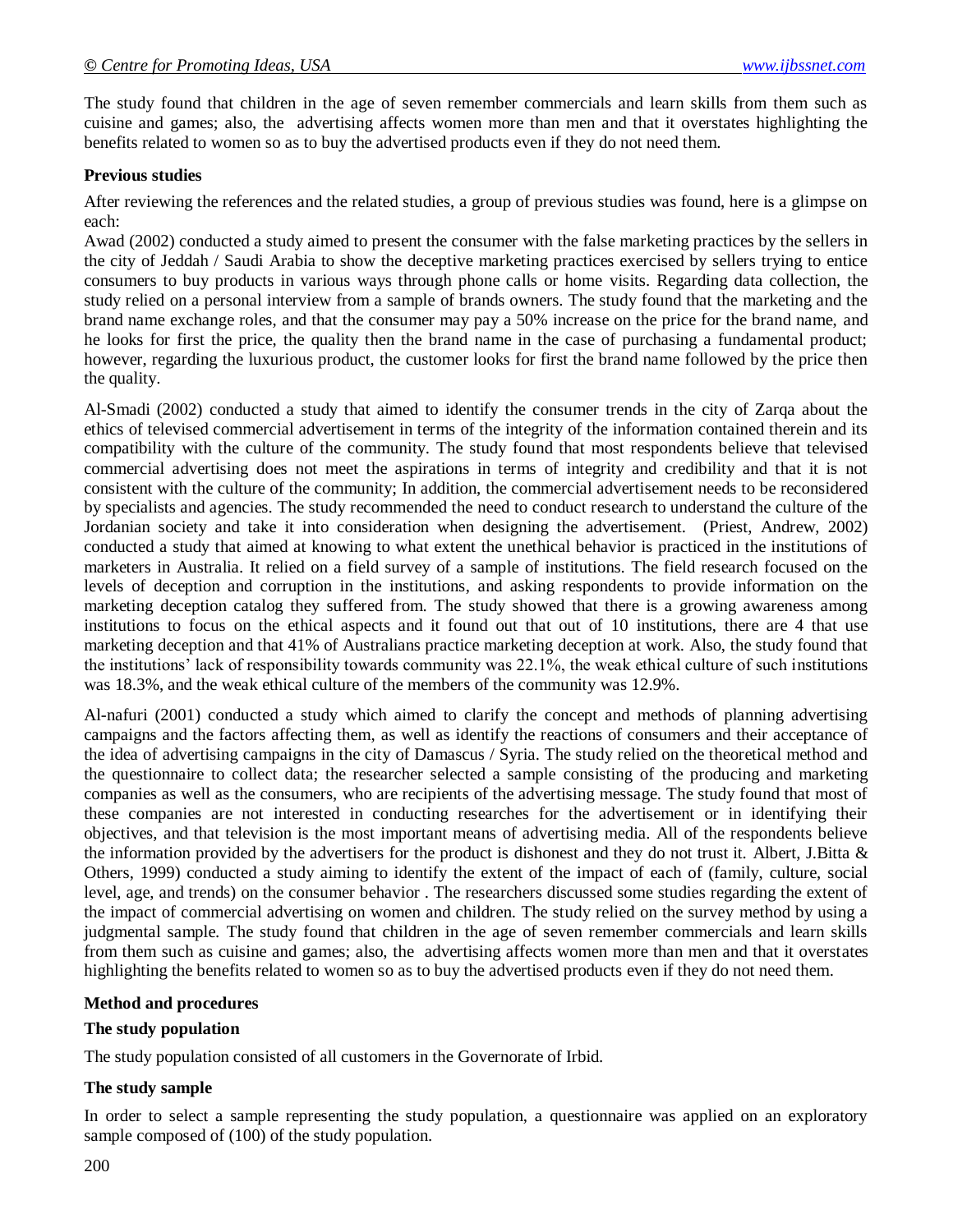After data collection, the researcher calculated the value of the standard deviation of the answers which was (0.68), and then applied the following equation to determine the appropriate sample size according to the various answers of the questionnaire (Khalil, 2008, p 24).

$$
n=\frac{z^2\sigma^2}{e^2}
$$

Where:

n: the sample size to be calculated.

z: the area of the value  $(1-2/a)$  and equals  $(1.96)$ .

σ: standard deviation which equals (0.59).

e: the error rate which equals (0.05).

After applying the above equation, the value of the sample representing the population for the purposes of applying the research was (710) researchers, which is considered a good representation of the population of the study; the study tool was distributed on a sample of (725) and (717) questionnaires valid for statistical analysis were retrieved. Table ( 1) shows the distribution of the sample members depending on the personal variables.

| Variable      | level                 | frequency | percentage |
|---------------|-----------------------|-----------|------------|
|               | Male                  | 369       | 51.5       |
| sex           | Female                | 348       | 48.5       |
|               | <b>Total</b>          | 717       | 100.0      |
|               | $20-30$ years         | 168       | 23.4       |
|               | 31 to 40 years        | 180       | 25.2       |
| Age           | 41 to 50 years        | 173       | 24.1       |
|               | More than 50 years    | 196       | 27.3       |
|               | <b>Total</b>          | 717       | 100.0      |
|               | $200 - 400$ dinars    | 164       | 22.9       |
|               | $401$ to $600$ dinars | 179       | 25.0       |
| <b>Income</b> | 601 to 800 dinars     | 169       | 23.6       |
|               | 801 dinars and over   | 205       | 28.6       |
|               | Total                 | 717       | 100.0      |

**Table (1): Distribution of the study sample on the personal variables (n = 717)**

Table (2) shows that the number of males in the sample amounted to (369) by a percentage of (51.5%), while the number of females was (348) by a percentage of (48.5%). Furthermore, the highest percentage for the distribution of the study sample according to the variable of age was (27.3%) for the age group (over than 50 years), while the lowest percentage was (24.1%) for the age group (41-50 years old). The highest percentage for the distribution of the study sample depending on the variable of income was (28.6%) for the income (801 dinars and over), while the lowest percentage was (23.6%) for the income level (601 - 800 dinars).

### **The Study tool**

For the purpose of doing this research, a questionnaire was designed to survey the views of the customers about the extent of the ethical commitment to the marketing activities. Afterwards, the arbitration process was started by certain specialists. Accordingly, the necessary adjustments and improvements needed for the questionnaire were conducted so as the final picture consisted of (31) items distributed on (4) areas, which is as follows:

- deception in the product, and includes (8) paragraphs.
- deception in the price, and includes (8) paragraphs.
- deception in promotion, and includes (9) paragraphs.
- deception in distribution, and includes (6) paragraphs.

### **Stability of the tool**

The researcher verifies the stability of the tool by calculating Cronbach's alpha coefficient to check the internal consistency of the paragraphs of the questionnaire which was (0.89), and thus the tool was ready to be distributed on the study sample.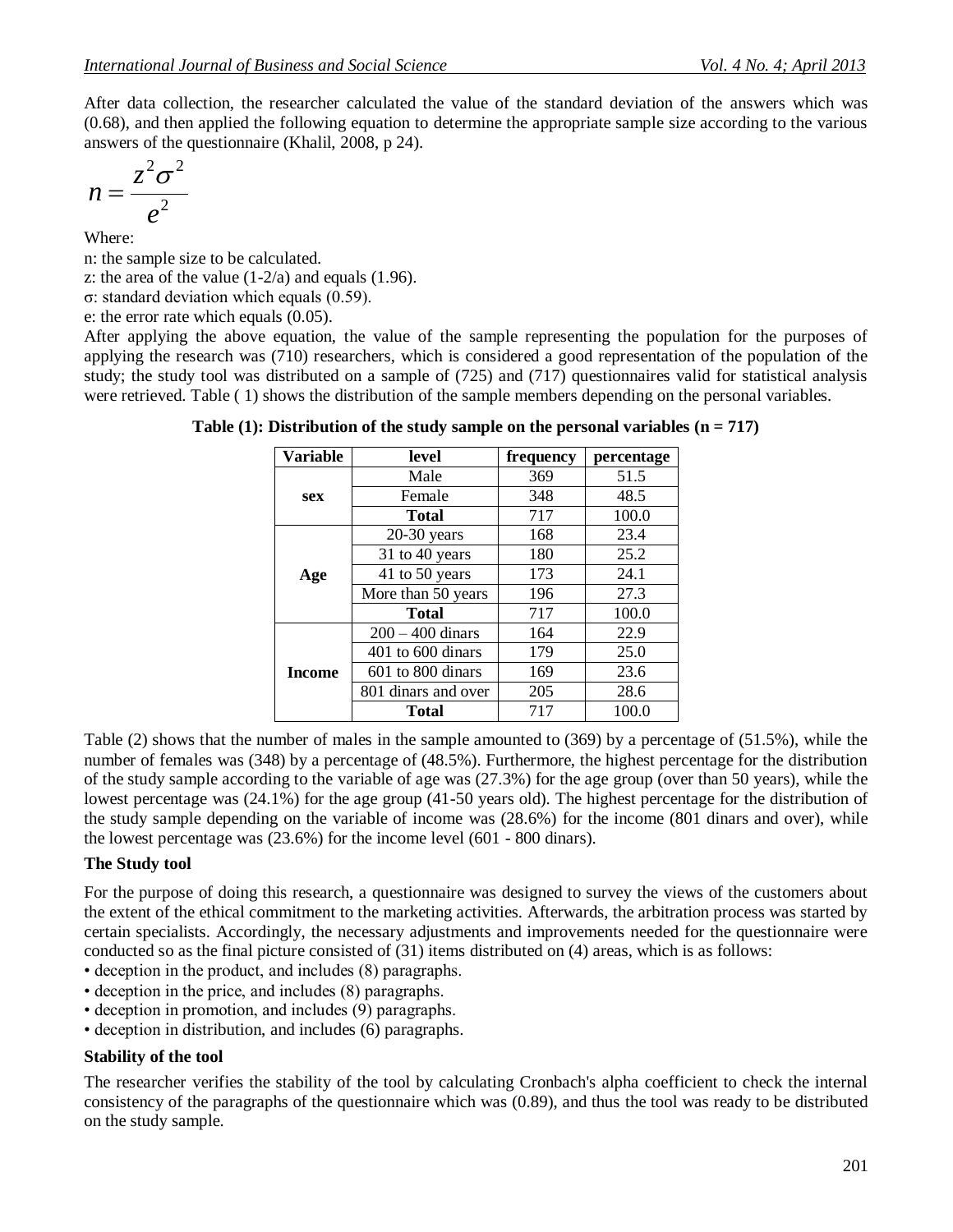# **Statistical treatments**

It introduces the results of the study and the hypotheses test by using the following statistical treatments:

- 1. Arithmetic means and standard deviations for the answers of the respondents about the paragraphs of the study tool.
- 2. One Sample T-test on the areas of the study tool (deception in product, deception in price, deception in promotion, and deception in distribution) and on the instrument as a whole.
- 3. Independent Sample T-test on the study tool according to the variable of sex.
- 4. ANOVA on the study tool depending on the variables (age and income level).

## **The limits of the study**

- The study was limited to the customers in the Governorate of Irbid.
- the results of the study regarding the tool used for the purposes of the study and for responding to its paragraphs by the members of the study sample.

# **The Study Methodology**

The researcher depended on the descriptive method and the use of secondary office data available in the theoretical study; however, the second part was based on a field study by a questionnaire to gather the preliminary data on the subject of the ethical commitment to the marketing activities.

# **Statistical Analysis and Hypotheses Testing:**

This section contains the research results aiming to identify the "ethical commitment of the elements of the marketing mix from the viewpoint of customers". Here are the results:

# **Results on the hypotheses of the study**

### **The first hypothesis: there is a high level of ethical commitment for the marketing activities from the viewpoint of customers:**

In order to validate this hypothesis, the arithmetic means and standard deviations for the answers of the study sample were calculated for all the paragraphs of the study fields. Also, One Sample T-test was applied on the fields of the study and the tool as a whole; the tables (2 - 9) illustrate this:

### **- The first area: Deception in the product:**

### **Table (2): the arithmetic means and standard deviations for the paragraphs of the field, "deception in the product" in a descending order (n = 717)**

| Rank           | number | paragraphs                                                                                                 | arithmetic | standard  | <b>Evaluation</b> |
|----------------|--------|------------------------------------------------------------------------------------------------------------|------------|-----------|-------------------|
|                |        |                                                                                                            | mean       | deviation | degree            |
| 1              | 4      | the information shown on the cover of the product is<br>not sufficient.                                    | 3.18       | 1.16      | Medium            |
| $\overline{2}$ | 2      | The seller hides important information about the<br>qualities and characteristics of products.             | 3.16       | 1.50      | Medium            |
| 3              | 3      | the seller depends on mixing both the high and low<br>products and sells them as products of high-quality. | 3.06       | 1.48      | Medium            |
| $\overline{4}$ |        | The seller exaggerates offering the properties of the<br>product regardless its actual quality.            | 3.05       | 1.37      | Medium            |
| 5              |        | The seller sales false products as genuine.                                                                | 3.04       | 1.63      | Medium            |
| 6              | 6      | the seller depends on not showing the net weight<br>clearly on the cover of the product.                   | 3.03       | 1.28      | Medium            |
| 7              | 8      | the seller depends on hiding the product's country of<br>origin and claims another country of origin.      | 2.96       | 1.28      | Medium            |
| 8              | 5      | The product expiration date shown on the cover of<br>the product is not clear.                             | 2.68       | 1.30      | Medium            |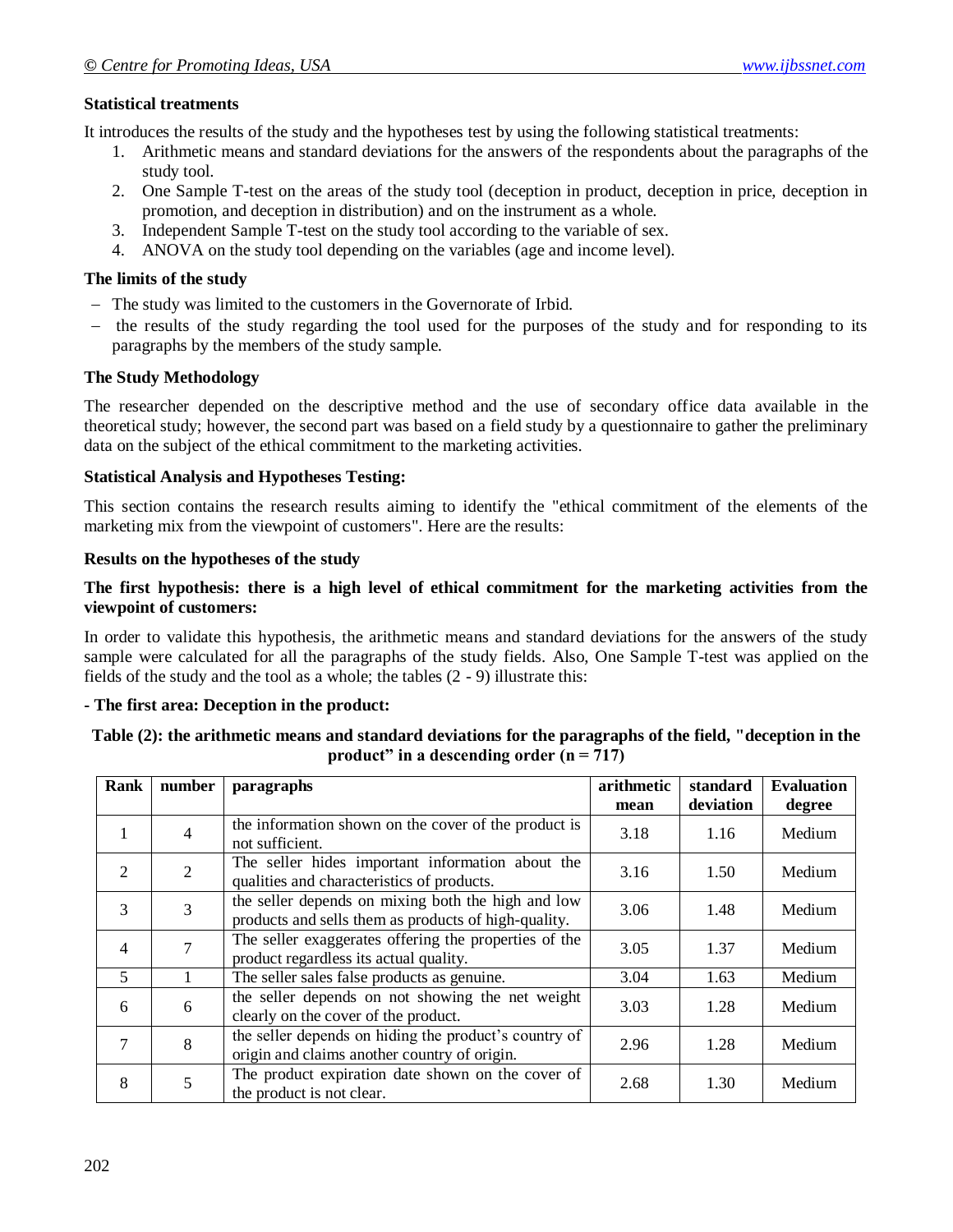It appears from table (2) that the arithmetic means of the paragraphs of "deception in the product" have ranged between (2.68 -3.18) by a medium degree for all the paragraphs; the highest was (4) "the information shown on the cover of the product is not sufficient" and the lowest was (5) "The product expiration date shown on the cover of the product is not clear."

# **- The second area: Deception in the price:**

### **Table (3): the arithmetic means and standard deviations for the paragraphs of the field, "deception in the price" in a descending order (n = 717)**

| <b>Rank</b>    | number         | paragraphs                                                                                                             | arithmetic | standard  | <b>Evaluation</b> |
|----------------|----------------|------------------------------------------------------------------------------------------------------------------------|------------|-----------|-------------------|
|                |                |                                                                                                                        | mean       | deviation | degree            |
| 1              | $\overline{4}$ | the seller lowers the prices of products whose<br>expiration is close to end.                                          | 3.56       | 1.39      | Medium            |
| $\overline{2}$ |                | The advertised price of the product is higher than the<br>real price.                                                  | 3.43       | 1.49      | Medium            |
| 3              | $\overline{2}$ | The seller displays fake sales on the products' prices.                                                                | 3.39       | 1.29      | Medium            |
| $\overline{4}$ | 3              | The seller presents payment facilities for selling the<br>product at a price much higher than the reasonable<br>price. | 3.27       | 1.32      | Medium            |
| 5              | 5              | the seller places high prices for some products to make<br>the consumer imagine they have a high quality.              | 3.19       | 1.40      | Medium            |
| 6              | 6              | the seller resorts to putting exaggerated prices for some<br>products as famous brands.                                | 3.09       | 1.42      | Medium            |
| 7              | 7              | the seller displays some prices without putting the price<br>so as to sell it at a higher price.                       | 3.05       | 1.48      | Medium            |
| 8              | 8              | the seller adds the sales tax on certain products not<br>subject to the tax in the first place.                        | 2.83       | 1.36      | Medium            |

**I**t appears from table (3) that the arithmetic means of the paragraphs "deception in the price" have ranged from  $(2.83 - 3.56)$  by a medium degree; the highest was for  $(4)$  "the seller lowers the prices of products whose expiration is close to end." and the lowest was (8) "the seller adds the sales tax on certain products not subject to the tax in the first place."

### **- The third area: Deception in the price:**

**Table (4): the arithmetic means and standard deviations for the paragraphs of the field, "deception in the promotion" in a descending order (n = 717).**

| Rank | numbe          | paragraphs                                                                                                                               | arithmeti | standard  | <b>Evaluation</b> |
|------|----------------|------------------------------------------------------------------------------------------------------------------------------------------|-----------|-----------|-------------------|
|      | r              |                                                                                                                                          | c mean    | deviation | degree            |
|      | 1              | The market announces a product with false information.                                                                                   | 3.22      | 1.41      | Medium            |
| 2    | 4              | The products are packed in an attractive way to conceal<br>their defects.                                                                | 3.18      | 1.39      | Medium            |
| 3    |                | The marketer deliberately does not provide enough<br>information about the products to lead customers into<br>choosing certain products. | 3.17      | 1.38      | Medium            |
| 4    | $\overline{2}$ | most competitions announced by the marketer are fake<br>and unreal.                                                                      | 3.14      | 1.33      | Medium            |
| 5    | 8              | The marketer announces fake sales for some products to<br>lure customers into other products.                                            | 3.09      | 1.45      | Medium            |
| 6    | $\mathfrak{S}$ | 3.06<br>The Marketer sells free samples for paying their prices.                                                                         |           | 1.32      | Medium            |
|      | 3              | During advertising, the marketer hides important<br>information about the item (such as the side effects).                               | 3.03      | 1.36      | Medium            |
| 8    | 6              | some products are packed with large packages, which<br>leads customers to think that such products are large.                            | 3.00      | 1.28      | Medium            |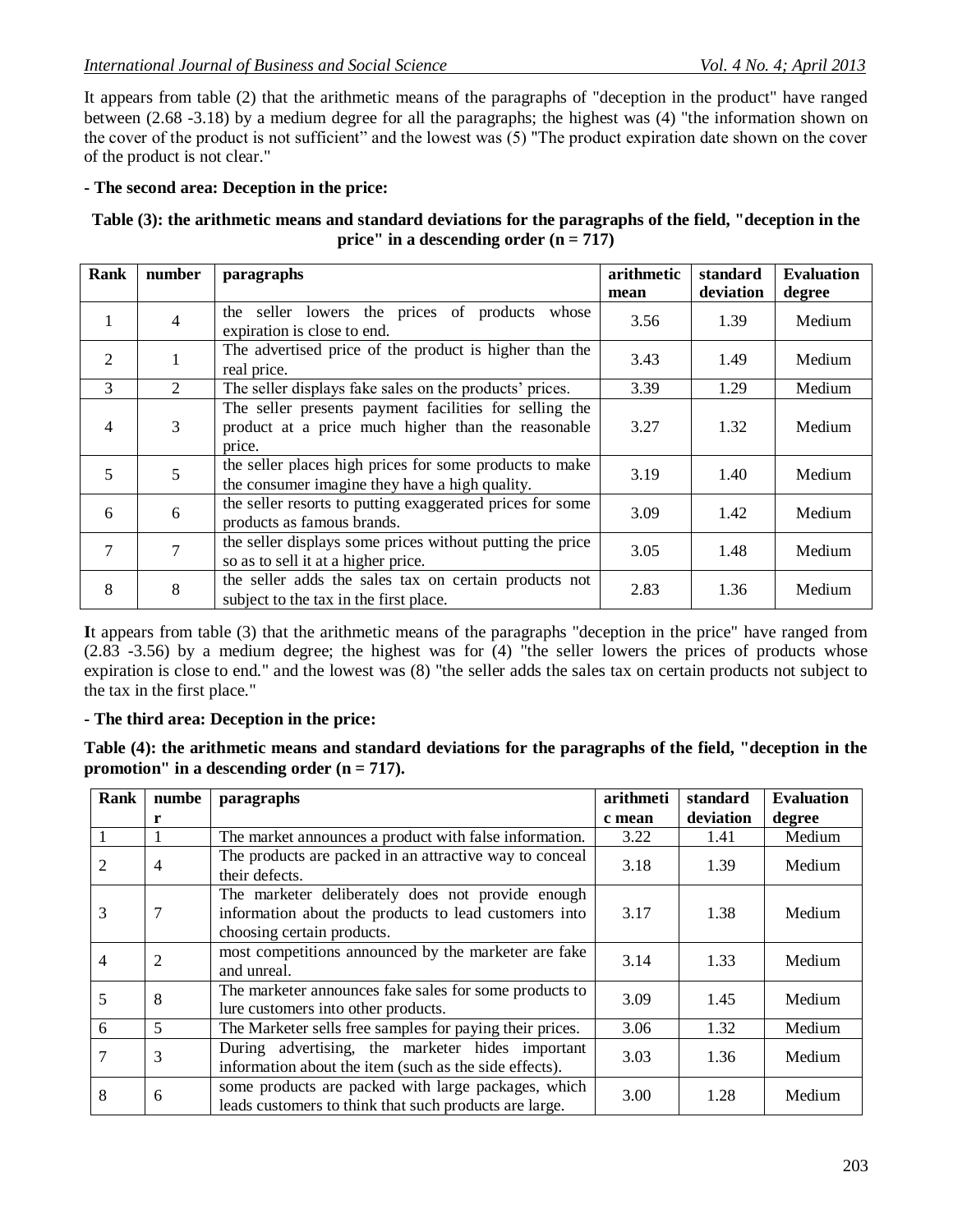Table (4) shows that the arithmetic means of the paragraphs of "deception in promotion" that have ranged between (3.00-3.22) by a medium degree for all the paragraphs; the highest was  $(1)$  "The market announces a product with false information" and the lowest was (6) " some products are packed with large packages, which leads customers to think that such products are large".

#### **- The fourth area: Deception in distribution:**

**Table (5): the arithmetic means and standard deviations for the paragraphs of the field, "deception in distribution" in a descending order (n = 717)**

| Rank           | number | paragraphs                                                                                                                              | arithmetic<br>mean | standard<br>deviation | <b>Evaluation</b><br>degree |
|----------------|--------|-----------------------------------------------------------------------------------------------------------------------------------------|--------------------|-----------------------|-----------------------------|
|                |        | The marketer presents high price on the product<br>on the plea of getting them from distant places.                                     | 3.31               | 1.40                  | Medium                      |
| 2              |        | The marketer increases the prices of some<br>products claiming that they have high prices<br>from their sources, which is not the case. | 3.25               | 1.39                  | Medium                      |
| 3              |        | the marketer reduces the price to get rid of the<br>stored products inappropriately.                                                    | 3.25               | 1.42                  | Medium                      |
| $\overline{4}$ |        | the marketer sells poor products at a high price<br>being sold in grand stores.                                                         | 3.17               | 1.40                  | Medium                      |
| 5              |        | The marketer focuses on some products to make<br>them look great, which is not the case.                                                | 3.08               | 1.36                  | Medium                      |
| 6              | 6      | The marketer displays products in a splendid<br>way, which are not.                                                                     | 3.03               | 1.41                  | Medium                      |

Table (5) shows that the arithmetic means of the paragraphs "deception in distribution" have ranged between (3.03 -3.31) by a medium degree for all the paragraphs; the highest was (3) "The marketer presents high price on the product on the plea of getting them from distant places" and the lowest was (6) "The marketer displays products in a splendid way, which are not".

| <b>Field</b>              | arithmetic<br>mean | standard<br>deviation | <b>Evaluation</b><br>degree |      | statistical<br>significance |
|---------------------------|--------------------|-----------------------|-----------------------------|------|-----------------------------|
| Deception in the product  | 3.02               | 1.05                  | Medium                      | 0.16 | 0.87                        |
| Deception in the price    | 3.23               | 1.10                  | Medium                      | 1.82 | 0.07                        |
| Deception in promotion    | 3.11               | 1.10                  | Medium                      | 0.98 | 0.37                        |
| Deception in distribution | 3.18               | 1.20                  | Medium                      | 1.31 | 0.19                        |
| Tool as a whole           | 3.13               | 1.01                  | Medium                      | 1.15 | 0.25                        |

**Table (6): the results of One Sample T-test was applied on the fields of the study and the tool as a whole**

Table (6) shows that all the values of (T) for the fields of the study and the tool as a whole were not statistically significant at the significance level ( $\alpha = 0.05$ ); the arithmetic means of the fields of the study have ranged between (3.023 -3.23) by a medium degree and the arithmetic mean for the tool as a whole was (3.13) by a medium degree too, and this indicates a lack of high level of ethical commitment to the marketing activities from the point of view of customers, thus rejecting the first hypothesis.

The researcher attributed this to a lack of control over the marketing activities used in commercial and industrial companies, lack of highlighting on sanctions on violators of marketing, as well as lack in the awareness among the employees of companies and organizations in concerning with the ethical commitment of the marketing mix elements and their impact on increasing the effectiveness of the performance of such institutions and companies; This result is consistent with studies of (Al-Smadi, 2002), and (Al-Nafuri, 2001) while it is inconsistent with (Awad, 2002).

The second hypothesis: there are statistically significant differences at  $(0.05\geq a)$  between the viewpoints of the study sample in the ethical commitment for the marketing activities according to the different demographic variables (sex, income, age, and study level)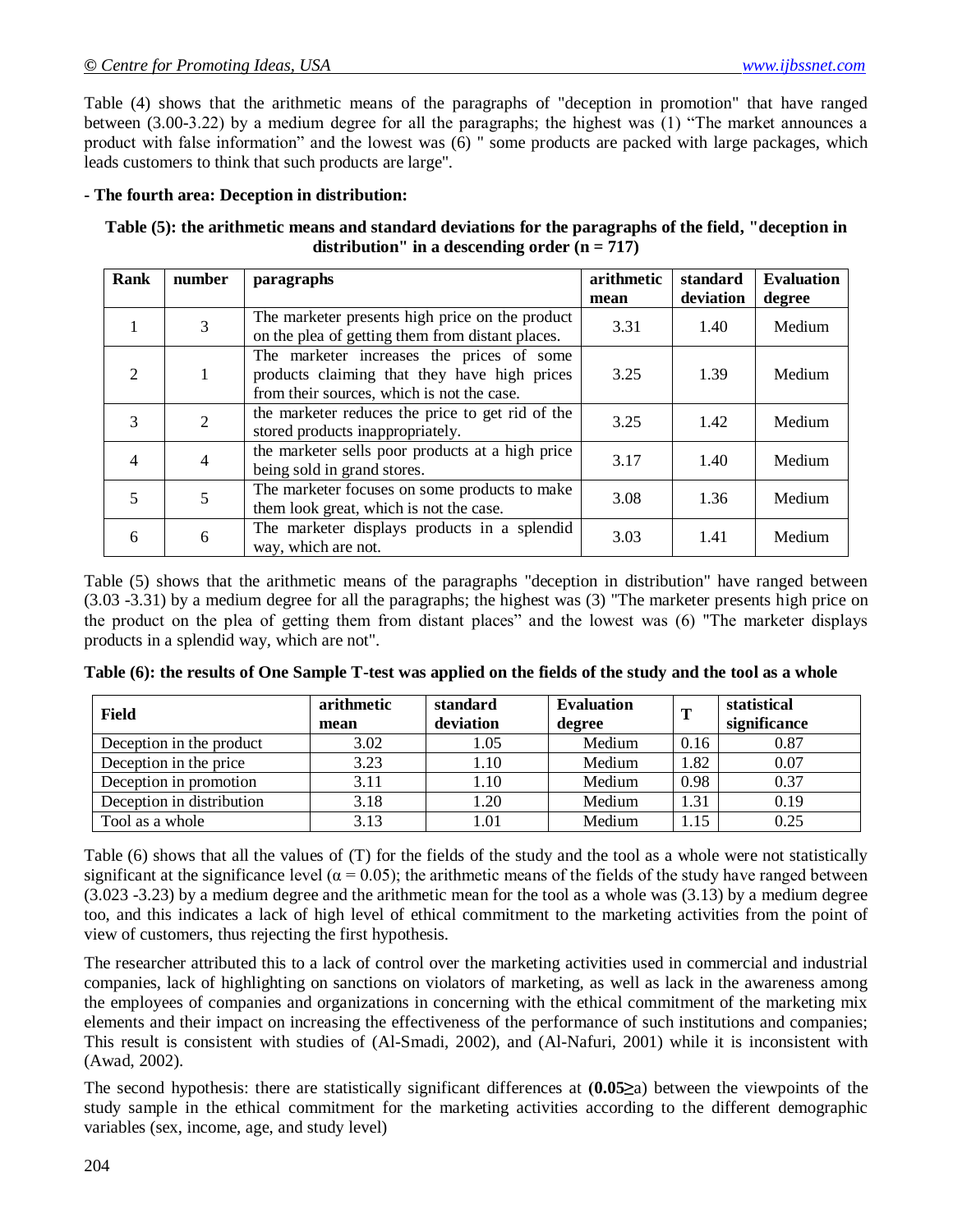In order to validate this hypothesis, Independent Samples T-test was applied on the tool as a whole according to the variable of sex in addition to ANOVA according to the variables of (income, age, and study level); the tables (7 - 10) illustrate this.

#### **Table (7) the results of applying Independent Samples T-test on the fields of the study and the tool as a whole according to the variable of sex.**

| sex     | arithmetic mean | standard deviation | m    | statistical significance |
|---------|-----------------|--------------------|------|--------------------------|
| Males   |                 |                    | 0.23 | 0.81                     |
| Females |                 |                    |      |                          |

Table (7) shows no statistically significant differences at the level of ( $\alpha$  = 0.05) in the means of the responses of customers to the level of ethical commitment to the marketing activities due to the variable of sex, where (T) of the tool as a whole according to sex was (0.23), a value not statistically significant.

**Table (8): the results of ANOVA on the tool as a whole according to the variable of age**

| Age                | arithmetic<br>mean | standard<br>deviation | F    | statistical<br>significance |
|--------------------|--------------------|-----------------------|------|-----------------------------|
| $20-30$ years      | 3.34               | 0.98                  |      | 0.86                        |
| $31-40$ years      | 2.83               | 1.09                  | 2.53 |                             |
| $41-50$ years      | 3.02               | 1.06                  |      |                             |
| More than 50 years | 2.66               | 0.87                  |      |                             |

Table (8) shows a lack of statistically significant differences at the level of ( $\alpha = 0.05$ ) in the means of the responses of customers regarding the level of ethical commitment to marketing activities due to the variable of age, where (F) for the tool as a whole according to the variable of age was (2.53), a statistically insignificant value.

| Income                | arithmetic mean | standard deviation |      | statistical significance |  |
|-----------------------|-----------------|--------------------|------|--------------------------|--|
| $200-400$ dinars      | 3.34            | ).98               |      |                          |  |
| $401$ to $600$ dinars | 2.83            | .40                |      | 0.11                     |  |
| $601$ to $800$ dinars | 3.02            | l.06               | 2.07 |                          |  |
| 801 dinars and more   | 2.66            | ).87               |      |                          |  |

**Table (9): the results of (ANOVA) on the tool as a whole according to the variable of income**

Table (9) shows a lack of statistically significant differences at the level of ( $\alpha = 0.05$ ) in the means of the responses of customers to the level of ethical commitment to marketing activities due to the variable of income, where (F) of the tool as a whole according to the variable of income was (2.07), a statistically insignificant value.

### *Conclusions and recommendations*

#### **First: conclusions:**

- 1. The results of the statistical analysis of the data related to the ethical commitment of marketers in the marketing mix elements (deception in the product, deception in the price, deception in the promotion, and deception in the distribution) showed that the degree of the ethical commitment from the point of view of the members of the study sample was slightly higher than the assumed mean. The reason for this is the conviction among respondents that there is a degree of ethical commitment by marketers in the marketing mix elements, which is not enough.
- 2. The results showed a convergence in the opinions of respondents about the ethical commitment of the elements of the marketing mix, regardless of the personal variables due to the spread of awareness about work ethics and the increased acquired knowledge regarding the attempts of deception used by marketers during the marketing activity.